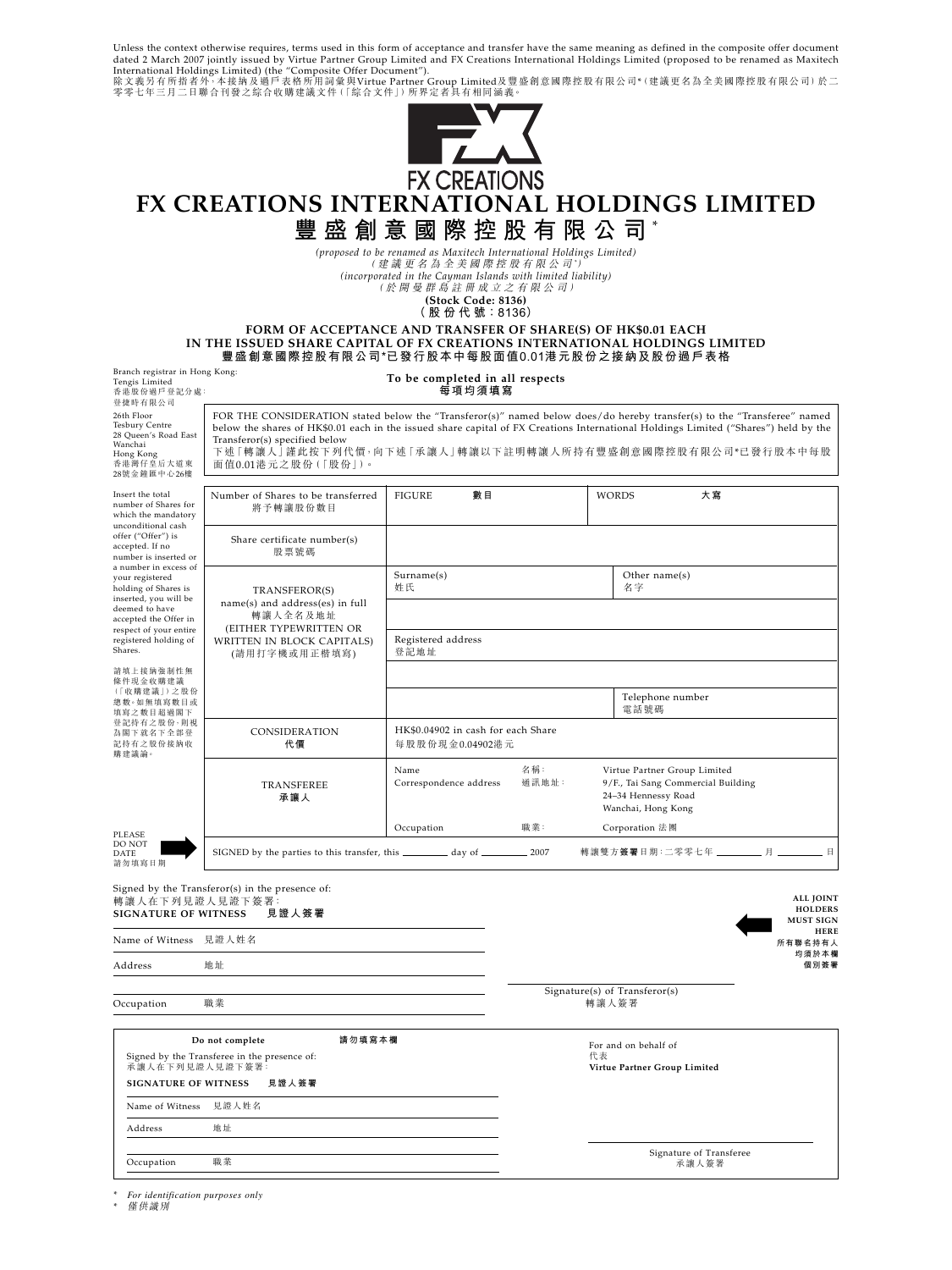## **PERSONAL DATA**

#### **Personal Information Collection Statements**

The main provision of the Personal Data (Privacy) Ordinance (Chapter 486 of the Laws of Hong Kong) (the "Ordinance") came into effect in<br>Hong Kong on 20 December 1996. This personal information collection<br>statement informs you of the policies and practices of the Offeror,<br>Kingston Securitie

#### **1. Reasons for the collection of your personal data**

To accept the Offer for your Share(s), you must provide the personal data requested. Failure to supply the requested data may result in the processing of your acceptance being rejected or delayed.

#### **2. Purposes**

The personal data which you provide on this form may be used, held and/or stored (by whatever means) for the following purposes:

- processing your acceptance and verification or compliance with the terms and application procedures set out in the Composite Offer Document and this form of acceptance and transfer;
- registering transfers of the Share(s) out of your name;
- maintaining or updating the relevant register of holders of the Share(s);
- conducting or assisting to conduct signature verifications, and any other verification or exchange of information;
- distributing communications from the Offeror and/or Kingston Securities and/or its subsidiaries or agents such as financial adviser and the Registrar;
- compiling statistical code information and shareholder profiles;
- making disclosures as required by laws, rules or regulations (whether statutory or otherwise);
- disclosing relevant information to facilitate claims of entitlements;
- any other purpose in connection with the business of the Offeror or the Registrar; and
- any other incidental or associated purposes relating to the above and other purpose to which the Shareholders may from time to time agree to or be informed of.

#### **3. Transfer of personal data**

The personal data provided in this form will be kept confidential but the Offeror and the Registrar may, to the extent necessary<br>for achieving the purposes above or any of them, make such<br>enquiries as they consider necessary to confirm the accuracy of<br>the personal data and, in particular entities:

- the Offeror, Kingston Securities and/or its agent(s) and adviser(s) and the Registrar;
- any agents, contractors or third party service providers who offer administrative, telecommunications, computer, payment or other services to the Registrar, in connection with the operation of its business;
- any regulatory or governmental bodies;
- any other persons or institutions with which you have or propose to have dealings, such as their bankers, solicitors, accountants or stock brokers; and
- any other persons whom the Offeror or the Registrar considers to be necessary or desirable in the circumstances.

#### **4. Access and correction of personal data**

The Ordinance provides you with rights to ascertain whether the Offeror or the Registrar hold your personal data, to obtain a copy of that data, and to correct any data that is incorrect. In accordance with the Ordinance, the Offeror and the Registrar have the right to charge a reasonable fee for the processing of any data access request. All requests for access to data or correction of data or for information regarding policies and practices and the kinds of data held should be addressed to the sole director of the Offeror or the Privacy Compliance Officer of the Registrar (as the case may be).

#### **BY SIGNING THIS FORM YOU AGREE TO ALL OF THE ABOVE**

# **個人資料**

### **個人資料**

收集個人資料聲明香港法例第486章個人資料(私隱)條例(「該條 例」)之主要條文已於一九九六年十二月二十日在香港生效。本收集 個人資料聲明旨在知會 閣下有關收購人、金利豐證券及過戶處有 關個人資料及該條例之政策及慣例。

#### **1. 收集 閣下個人資料之原因**

如 閣下就本身之股份接納收購建議, 閣下須提供所需個人 資料。倘 閣下未能提供所需資料,則可能導致 閣下之接納 不獲受理或有所延誤。

#### **2. 用途**

閣下於本表格提供之個人資料可能會就下列用途加以運用、持 有及/或以任何方式保存:

- 處理 閣下之接納及核實或導循綜合文件及本接納及過 戶表格載列之條款及申請程序;
- 登記以 閣下名義轉讓股份;
- ‧ 保存或更新有關股份持有人之登記冊;
- ‧ 核實或協助核實簽名,以及進行任何其他資料核實或交 換;
- ‧ 自收購人及/或金利豐證券及/或其附屬公司或代理 (例如財務顧問及過戶處)收取通信;
- 編製統計代碼資料及股東簡歷;
- ‧ 按法例、規則或規例(無論法定或非法定者)作出披露;
- ‧ 披露有關資料以便作出權利索償;
- ‧ 有關收購人或過戶處業務之任何其他用途;及
- 有關上文所述任何其他臨時或關連用途及股東不時同意 或獲悉之其他用途。

#### **3. 轉交個人資料**

本表格提供之個人資料將作為機密資料妥當保存,惟收購人及 過戶處為達致上述或其中任何用途,可能作出其認為必需之查 詢,以確認個人資料之準確性,尤其可向或自下列任何及所有 人士及實體披露、獲取或轉交(無論在香港境內外)該等個人 資料:

- 收購人、金利豐證券及/或彼等之代理及過戶處;
- ‧ 為過戶處就業務經營提供行政、電訊、電腦、付款或其他 服務之代理、承包商或第三方服務供應商;
- ‧ 任何監管或政府機構;
- ‧ 與 閣下進行交易或建議進行交易之任何其他人士或機 構,例如其往來銀行、律師、會計師或股票經紀;及
- 收購人或過戶處認為必需或適當情況下之任何其他人 士。

#### **4. 存取及更正個人資料**

根據該條例之規定, 閣下可確認收購人或過戶處是否持有 閣下之個人資料,並獲取該資料副本,以及更正任何不正確資 料。依據該條例之規定,收購人及過戶處可就獲取任何資料之 要求收取合理手續費。存取資料或更正資料或獲取有關政策及 慣例以及所持資料類別之所有要求,須提交收購人唯一董事或 過戶處之私穩條例事務主任(視情況而定)。

#### **閣下一經簽署本表格即表示同意上述所有條款**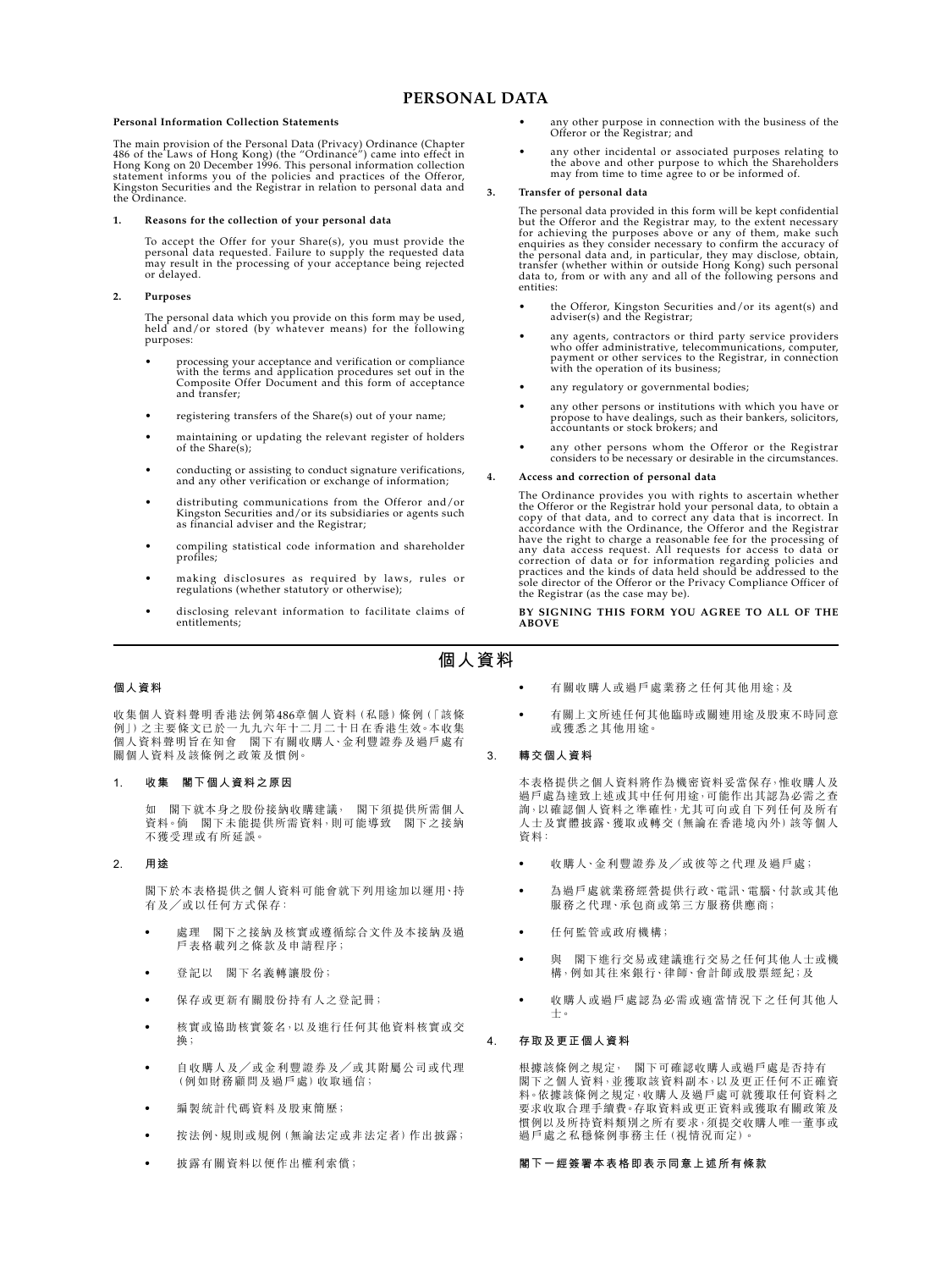**THIS FORM IS IMPORTANT AND REQUIRES YOUR IMMEDIATE ATTENTION. If you are in any doubt as to any aspect of this form or as to the action to be taken, you should consult your licensed securities dealer, bank manager, solicitor, professional accountant or other professional adviser.**

**If you have sold or transferred all your shares (each a "Share") of HK\$0.01 each in FX Creations International Holdings Limited (proposed to be renamed** as Maxitech International Holdings Limited) (the "Company"), you should at once hand this form of acceptance and transfer and the accompanying<br>composite offer document dated 2 March 2007 (the "Composite Offer Document") to **securities dealer or other agent through whom the sale or transfer was effected for transmission to the purchaser(s) or transferee(s).**

The making of the mandatory unconditional cash offer (the "Offer") by Kingston Securities Limited ("Kingston Securities"), on behalf of Virtue Partner<br>Group Limited (the "Offeror"), to persons who are citizens, residents o relevant jurisdictions. If you are a citizen or resident or national of a jurisdiction outside Hong Kong, you should acquaint yourself with and observe<br>any applicable legal requirements. It is your responsibility if you wi the compliance with other necessary formalities and the payment of any transfer or other taxes due in respect of such jurisdiction. You will also be<br>responsible for any such transfer or other taxes by whomsoever payable an by you will constitute a warranty by you that you are permitted under all applicable laws to receive and accept the Offer, and any revision thereof, and<br>such acceptance shall be valid and binding in accordance with all app

The Securities and Futures Commission of Hong Kong and The Stock Exchange of Hong Kong Limited take no responsibility for the contents of this<br>form, which forms part of the Composite Offer Document, make no representation **whatsoever for any loss howsoever arising from or in reliance upon the whole or any part of the contents of this form.**

#### **HOW TO COMPLETE THIS FORM**

Shareholders are advised to read the Composite Offer Document before completing this form. To accept the Offer made by **Kingston Securities on behalf of** t**he Offeror to acquire your Shares at a cash price of HK\$0.04902 per Share**, you should complete and sign the form of acceptance and transfer overleaf and<br>forward this entire form, together with the relevant Share certifi of title (and/or satisfactory indemnity or indemnities in respect thereof), for not less than such number of Shares in respect of which you accept the Offer, by<br>post or by hand, marked "Virtue Partner Group Limited Offer", context otherwise requires, have the same meanings when used in this form. The provisions of Appendix I to the Composite Offer Document are incorporated into and form part of this form of acceptance and transfer.

#### **FORM OF ACCEPTANCE AND TRANSFER IN RESPECT OF THE OFFER**

#### To: **the Offeror and Kingston Securities**

- 1. My/Our execution of the form of acceptance and transfer overleaf (whether or not such form is dated) shall be binding on my/our successors and assigns, and shall constitute:
	- (a) my/our irrevocable acceptance of the Offer made by Kingston Securities on behalf of the Offeror, as contained in the Composite Offer Document for the consideration and on and subject to the terms and conditions therein and herein mentioned, in respect of the number of<br>Shares specified in the form of acceptance and transfer or, if no such number is speci registered as the holder(s) of, in respect of all such Shares as to which I/we am/are registered as the holder(s);
	- (b) my/our irrevocable instruction and authority to each of the Offeror and/or Kingston Securities and/or any of their respective agent(s) to collect from the Company or the Registrar on my/our behalf the relevant Share Certificate(s) in respect of Shares due to be issued to me/us in accordance with, and against surrender of, the enclosed transfer receipt(s) and/or other document(s) of title (if any) (and/or satisfactory<br>indemnity or indemnities required in respect thereof), which has/have been duly si to authorise and instruct the Registrar to hold such Share Certificate(s) on and subject to the terms and condition of the Offer, as if it was/they were delivered to them together with this form of acceptance and transfer;
	- (c) my/our irrevocable instruction and authority to each of the Offeror and/or Kingston Securities or any of their respective agent(s) to send a<br>cheaple count payee only" or a banker's cashier order dering the subseminat to the person named at the address stated below or, if no name and address is stated below, to me or the first-named of us (in the case of joint<br>registered shareholders) at the registered address shown in the register of m

*(Note: insert name and address of the person to whom the cheque or banker's cashier order is to be sent if different from the registered shareholder or the first-named of joint registered shareholders.)*

**Name**: (in block capitals) . . . . . . . . . . . . . . . . . . . . . . . . . . . . . . . . . . . . . . . . . . . . . . . . . . . . . . . . . . . . . . . . . . . . . . . . . . . . . . . . . . . . . . . . . . . . . . . . . . . . . . . . . . . . . . . .  $\rm{Address:}$  (in block capitals)

- (d) my/our irrevocable instruction and authority to each of the Offeror and/or Kingston Securities or such person or persons as any of them may<br>direct for the purpose, on my/our behalf, to complete and execute the contract (Chapter 117 of the Laws of Hong Kong) to be completed and executed by me/us as the seller(s) of the Shares to be sold by me/us under the<br>Offer and to cause the same to be stamped and to cause an endorsement to be made on the provisions of that Ordinance;
- (e) my/our irrevocable instruction and authority to each of the Offeror and/or Kingston Securities or such person or persons as any of them may direct to complete, amend and execute any document on my/our behalf in connection with my/our acceptance of the Offer including, without limitation, to insert a date in the form of acceptance and transfer or, if I/we or any other person shall have inserted a date, to delete such date<br>and insert another date and to insert, delete, amend or substitute the tra that may be necessary or expedient for the purpose of vesting in the Offeror or such person or persons as it may direct my/our Shares;
- (f) my/our undertaking to execute such further documents and to do such acts and things by way of further assurance as may be necessary or<br>desirable to transfer my/our Shares to the Offeror or such person or persons as it equities and third party rights and together with all rights attaching thereto including the right to receive all dividends and/or other distributions, declared, made or paid on the Shares on or after the posting of the Composite Offer Document; and
- (g) my/our agreement to ratify each and every act or thing which may be done or effected by the Offeror or Kingston Securities or any of their<br>respective agent(s) or such person or persons as any of them may direct on the
- 2. I/We understand that acceptance of the Offer by me/us will be deemed to constitute a warranty by me/us to the Offeror and Kingston Securities that<br>the Shares held by me/us to be acquired under the Offer are sold free fr and together with all rights attaching thereto, including the rights to receive all dividends and/or distributions declared, made or paid on such Shares on or after the posting of the Composite Offer Document.
- 3. In the event that my/our acceptance is not valid, or is treated as invalid, in accordance with the terms of the Offer, all instructions, authorisations and undertakings contained in paragraph 1 above shall cease in which event, I/we authorise and request you to return to me/us my/our Share Certificate<br>(s), and/or transfer receipt(s) and/or any other document(s) of title (and/ (s), and/or transfer receipt(s) and/or any other document(s) of title (and/or satisfactory indemnity or indemnities requested in respect thereof), together with this form duly cancelled, by post at my/our own risk to the person named in paragraph 1(c) above or, if no name and address is stated,<br>to me or the first-named of us (in the case of joint registered sharehold Company.
	- *Note: Where you have sent one or more transfer receipt(s) and in the meantime the relevant Share Certificate(s) has/have been collected by any of the Offeror and/ or Kingston Securities or any of their respective agent(s) from the Company or the Registrar on your behalf, you will be sent such Share Certificate(s) in lieu of the transfer receipt(s).*
- 4. I/We enclose the relevant Share Certificate(s) and/or transfer receipt(s) and/or any other document(s) of title (and/or satisfactory indemnity or<br>indemnities in respect thereof) for the whole/part of my/our holding of S I/We understand that no acknowledgement of receipt of any form(s) of acceptance and transfer, Share Certificate(s), transfer receipt(s) and/or any other document(s) of title (and/or any satisfactory indemnity or indemnities required in respect of loss thereof) will be given.